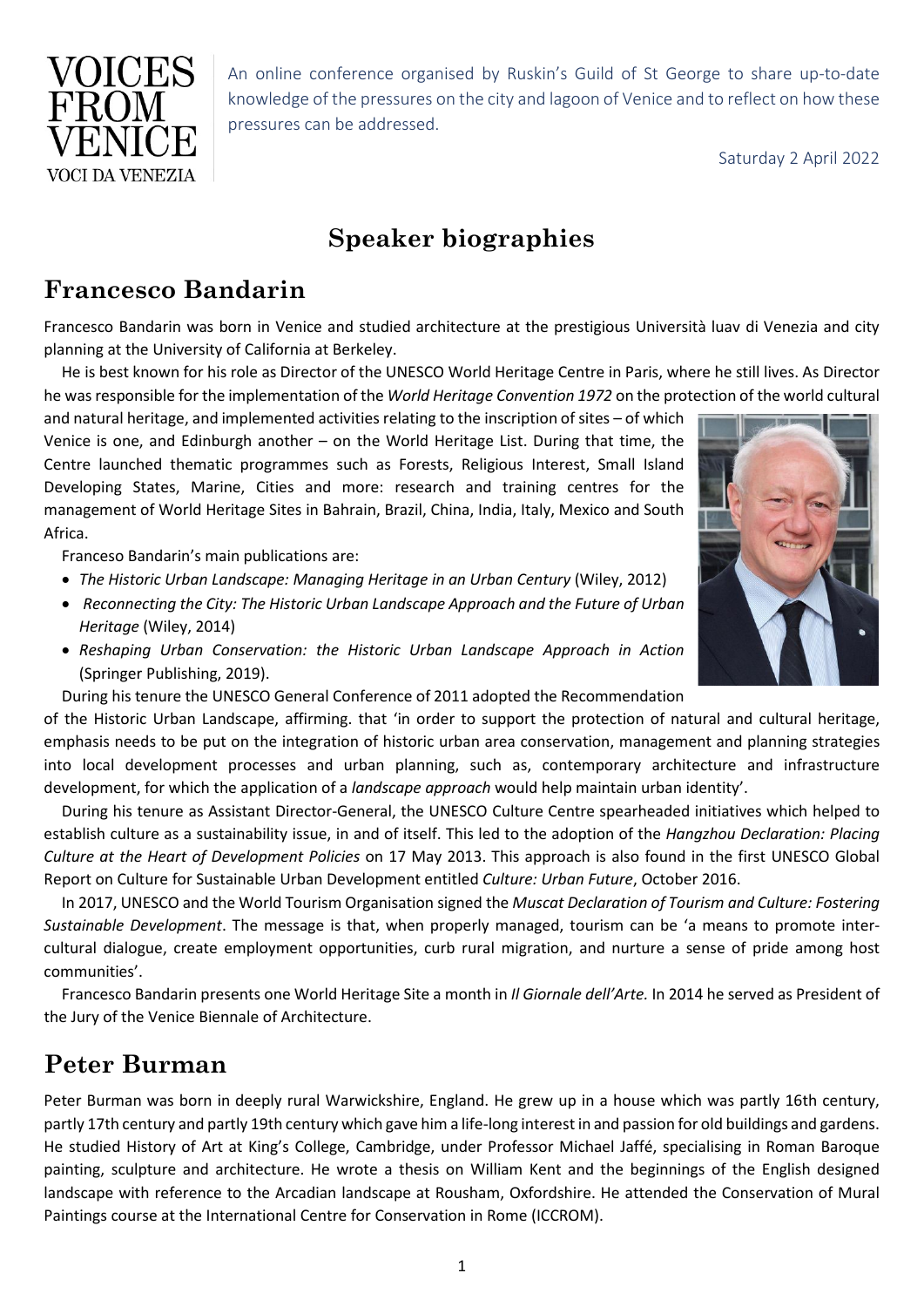His career has had several phases: his role at the Council for the Care of Churches and the Cathedrals Fabric Commission for England was, he said, a 'dream job' which he did for twenty-two years. There followed twelve years being Director of the Centre for Conservation Studies at the University of York; Director of Conservation & Property Services at the National Trust for Scotland; Professor of Cultural Heritage Management attached to World

Heritage Studies, Brandenburg Technical University, Cottbus, Germany.

His voluntary roles have included being Chair of the Fabric Committee of St Paul's Cathedral, London; Chair of the Fabric Committee, Lincoln Cathedral (where he was later Arts Adviser for ten years); Chair of the Friends of Christ Church Spitalfields (the Baroque masterpiece of Nicholas Hawksmoor); trustee, SAVE Britain's Heritage; joint organiser of a major exhibition at the Victoria & Albert Museum called Change & Decay, the future of our churches; Chair, Belsize Tenants Association, which bought three streets off the Church Commissioners; Founder-Chair, UK Building Limes Forum; Founder-Chair, York Art Workers' Association.

Currently he is a trustee and Board member of John Ruskin's Guild of St George (1871), with the portfolios in International Relationships and Craftspeople & Craftsmanship. His research interests are the architects of the Arts & Crafts Movement

especially Philip Webb and those younger architects influenced by him; and the relevance of John Ruskin's writings and thought for the challenges of today. When not sitting on committees or writing he loves to make music and to walk in the beautiful Scottish landscapes where he lives, with his husband, Ross Burgess. They share a passion for Italy, and especially for Venice and Sicily.

#### **Tommaso Cacciari**

Meeting Tommaso Cacciari was an inspiring experience. It was late afternoon after he had left work that day, working on exhibition installations at the Arsenale. We sat outside at a café in the Rio Garibaldi, close to the Giardini. I had twice heard him speak, by Zoom, at gatherings of supporters of *No Grandi Navi* and I had been impressed by the power and

authority with which he spoke. Relaxed, drinking a coffee together with me and my partner, Ross, he ranged over many fields.

He is cast in the mould of that Ruskin who, in the first of his Fors Clavigera letters, said that for his part he could tolerate for not a moment longer a world so damaged and threatened by inequalities. Tommaso comes from a strong intellectual background. His father, Paolo, and his uncle Massimo, are both philosophers with many books to their credit. In the 1980s Massimo collaborated with the Italian avant-garde composer, Luigi Nono, and was a very engaging and successful Mayor of Venice, 1993–2000, and again 2005–2010. Tommaso's background is also strongly political and left-leaning. He has a degree in History and Anthropology, but the skills of a carpenter.

Such a background might be daunting. But Tommaso is himself extremely engaging, and equally clearly someone who would stand for no nonsense. He lived in North London for a year in 1986/7 as a child, in Camden. We lamented together the way in which the Camden Lock area has become trivialised thanks to 'over tourism'.

One insight of his is that, being a collection of tightly-developed finite islands, Venice has no 'outskirts'. Moreover, it does not have what virtually every other Italian historic town or city has, namely a *centro storico*, a core which has been lovingly preserved while the outer skins of the onion have been progressively frayed at the edges. In the case of

Venice it is the absolute totality which needs to be preserved, while filling it with vibrant human activity. In Venice rich and poor people are still living together, though for poorer people it is becoming more and more problematic. The young waiter looking after us was living in Mestre, which meant a tiring commute at the beginning and end of every day. One of Tommaso's ringing remarks spoke to me with force and clarity: 'We have to bring people back here to live'.

Our conference will surely need to address the issue of where Venetian people live. For some, the convenience of living in Mestre and the nearness and accessibility of Venice will be attractive. But it is hardly sustainable that 32 million visitors came to Venice in 2019, and may well do so again this year or next, leaving behind their rubbish. Tommaso will tell us of



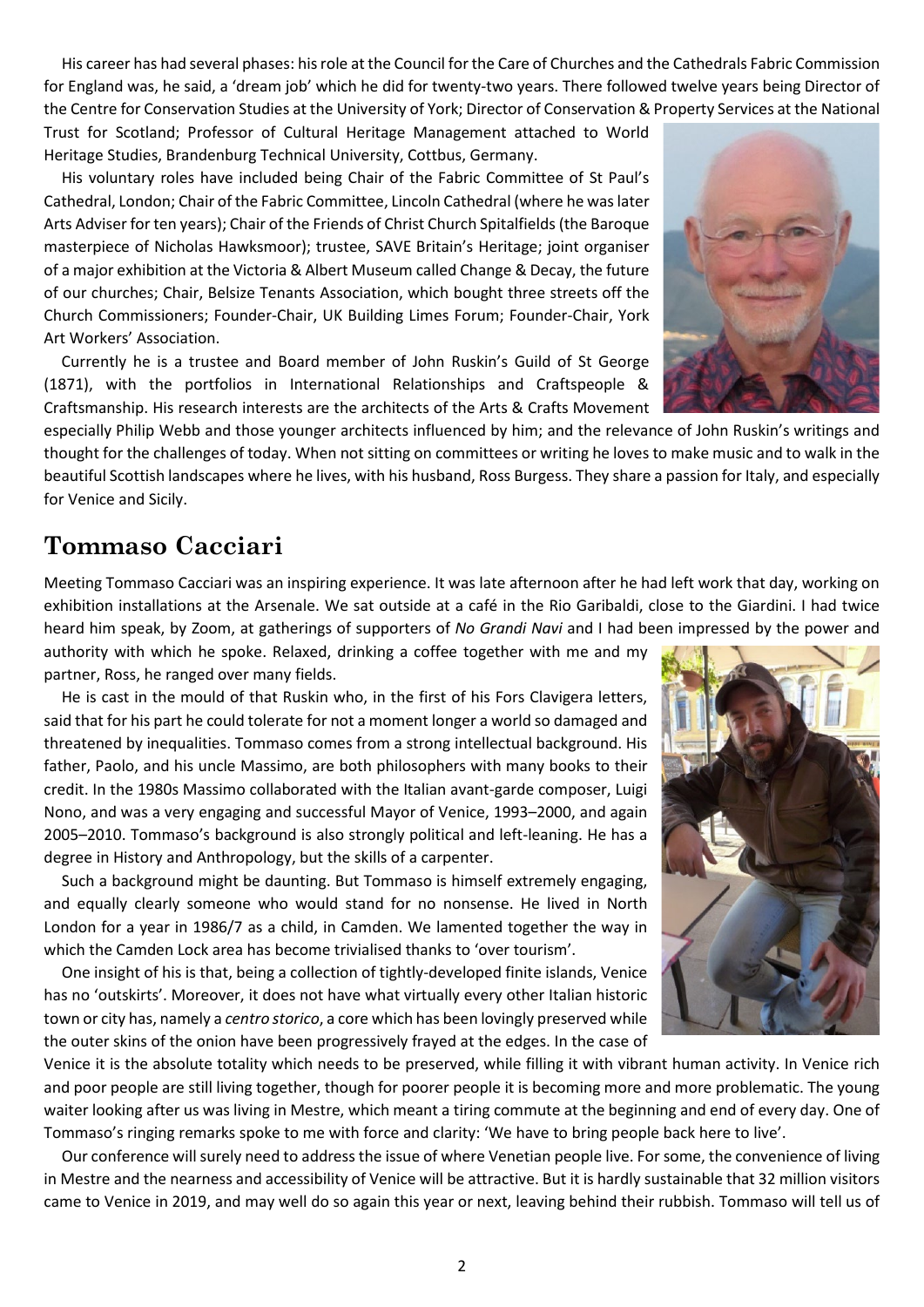many steps that could be taken to improve matters, such as making the vaporetti less polluting and organising Ecological Sundays. Above all, he will tell us how and why the campaigns of No Grandi Navi have been and are such a success.

Peter Burman, 28 March 2022

## **Monica Cesarato**

'I am a food blogger, culinary instructor and food guide in Venice, as well as a social media manager for various small Venetian companies. I do not actually live in the historic city itself but on the "terrafirma", the mainland, even though I spend more time in Venice than at home and I have always felt that, in a past life, I must have lived in Venice itself.

I have a diploma in languages, which I achieved in the Tourism School just outside the Ghetto. I lived in the UK for 12 years during the 1990s.

When I came back to Italy, I ran a B&B for many years and during that period I realized pretty soon that what was lacking in the city was good information for visitors: information which would not only help them to organize their trip, but also encourage them to discover parts of Venice which are often overlooked. So in 2008 I started a blog specialized in giving information on how to visit the city: what to do, what to see, how to do it, but from a local point of view.

As the years went by, I tried to help my readers to discover the true backbones of the city: its people. Therefore, I went out to interview a rich array of artisans, artists and restaurant owners – being a food blogger, I do get to know many of them!



My new mission or goal in life is simply this: to educate people on how to visit Venice, and to use every possible means of communication to do it.'

*https://www.monicacesarato.com/blog/*

### **Emanuele Confortin**

Emanuele Confortin is a freelance journalist and documentary filmmaker. He has an MA in Oriental Languages and Civilizations from the Ca' Foscari University of Venice. Since 1998 he has been working between Europe, South Asia and

the Middle East. He focuses on conflicts, climate change, geopolitics, migrations and threatened minorities on the fringe of modern society. He is the author of written reportage and analysis, long term projects, documentary films and photo-exhibitions.

In over almost 20 years on the field, he has worked in China, Hong Kong, India, Pakistan, Iran, Iraq, Turkey, Greece, Israel, Northern Macedonia, Serbia, Croatia, Slovenia, France and Italy. His journalistic works are published in magazines, radios and web-tv, and documentaries shown during international festivals.

Of particular interest among his projects are the following:

- *Dentro l'esodo, migranti sulla via europea* (Within the Exodus: Migrants on their way to Europe), 2017, Antiga publishing. A report on migrants' journeys from Pakistan to the Balkans.
- *Back to Life in Iraq.* Documentary. Story of the Syriac artist Matti al-Kanun and his paintings, recovered from his house in the village of Bartella, near Mosul. 2018.
- *Kinnaur Himalaya, al confine tra ordine e caos* (Kinnaur Himalaya: on the border between order and chaos), 2018, Antiga publishing.
- *Kinnaur Himalaya.* Documentary. The impact of apple economy in a Himalayan tribal district on the Indo-Tibetan (China) border. 2020. Prize winner at International Torello Mountain Film Festival (Spain).
- *In Venice Veritas (Paradiso e Purgatorio),* Coronavenice. Video-reportages. A series of reportages inside the World's most iconic city at the time of pandemic. 2020



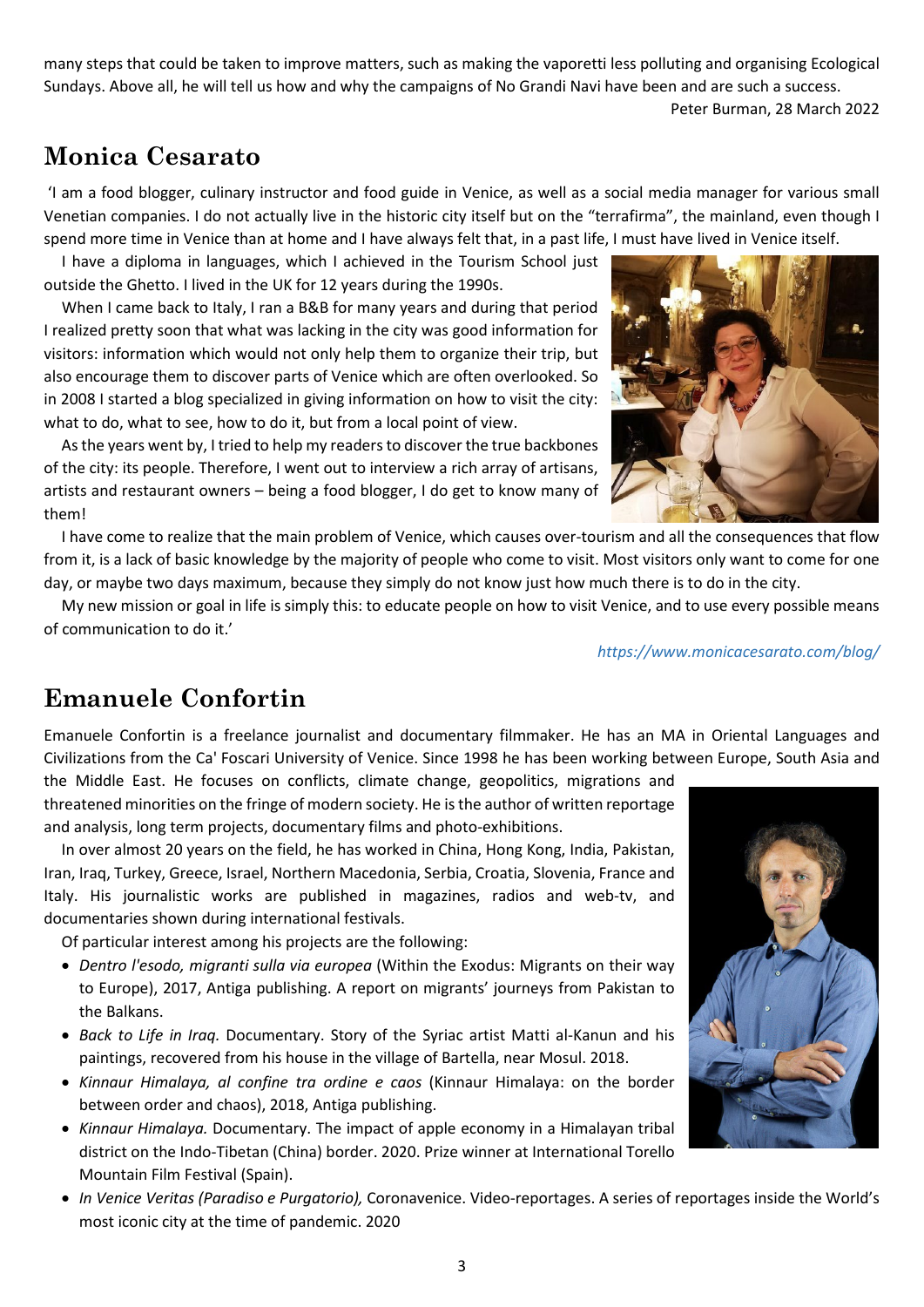- *Diga, cronache transumanti*. Documentary. A 9 months journey with a shepherd's family from the Dolomites. 2021. Prizes winner at International Trento Film Festival (Italy)
- In progress: *Bangla Venice*. The impact of global warming in Venice told by Venetian inhabitants and by Bangladeshi migrants living in the city after traveling halfway around the world to flee from their semi-flooded villages affected by cyclones and rising water. Expected release June 2022.

#### **Jane Da Mosto**

Jane da Mosto, born in South Africa but raised in London, is an environmental scientist and co-founder of We are here Venice, an NGO that addresses the fundamental challenge facing Venice: to remain a living city. Operating across different disciplines, WahV has a mission to change the future of the city, highlighting the need to protect the lagoon and rebuild a more resilient resident population.

WahV operates in collaboration with universities, businesses, cultural institutions and public authorities. Projects range from direct interventions to producing recommendations and raising awareness. Everything is anchored in rigorous research with the specific objective of bringing about real changes evaluated against social, economic, physical and ecological indicators and framed by the UN Agenda 2030 Sustainable Development Goals.

After studying at Oxford University and Imperial College, Jane moved to Venice in 1995 when she married Francesco da Mosto, architect and documentary maker, and they now have four children. Since then and prior to establishing WahV in 2015, Jane gathered international experience as a consultant on sustainable development. Her research has



covered responses to climate change and wetland ecology plus methodological issues like indicators and valuation approaches and the integration of different branches of knowledge to characterise urgent issues.

Among others, she has worked continuously and variously on European Projects; Agenda 21 for the Comune di Venezia; a review of climate change research in Italy for the International Geosphere-Biosphere Programme/Consiglio Nazionale di Ricerca; the Venice in Peril Fund/Cambridge University five-year study "Flooding and Environmental Challenges for Venice and the Lagoon" (2005) and the Venice Report on demography, change in use of buildings, public finances and tourism (2009); the OECD Territorial Review of Venice (2010); muf/British Council installation "Barena in Vasca" at the Architecture Biennale (2010) as well as organising and participating in grass roots actions. Jane is also one of the founders and currently president of the pedagogical society Pan di Zenzero.

Jane's books include The Science of Saving Venice (Umberto Allemandi, 2004), The Venice Report (Cambridge University Press, 2010) and Acqua in Piazza (Linea d'acqua 2016). She has also contributed to articles such as "Practicing Civic Ecology: Venice and the Lagoon" in Care and Repair (MIT Press, Angelika Fitz et al, 2019), and "The Venice Paradox" in Aroop special edition on Failure (Raza Foundation, 2020). In 2017, Jane was honoured with the Osella d'Oro by the city of Venice and in 2021 she was awarded the Premio MASI.

# **Rachel Dickinson**

Rachel Dickinson has been a Director of the Guild of St George since 2014, and was elected Master in 2019.

Ruskin's vision for what the Guild — a group of individuals passionate about fighting for true wealth and against what

Ruskin calls 'illth' — can accomplish resonates. I want to be part of that change for the better.

I am a Reader in Interdisciplinary Studies/English at Manchester Metropolitan University. My current research fuses my home discipline in English literature with skills as a textiles practitioner and experience gained by volunteering in the Guild to consider how Ruskin's use of clothing and cloth merges with other fields to frame transdisciplinary models which can address pressing concerns in our time. Ruskin offers potentially transformative inspiration. Just as he looked to Gothic and medieval models to frame solutions to nineteenth century aesthetic, economic, environmental and social problems, so we can use his ideas to frame responses to our own problems.



*www2.mmu.ac.uk/english/staff/profile/index.php?id=1628*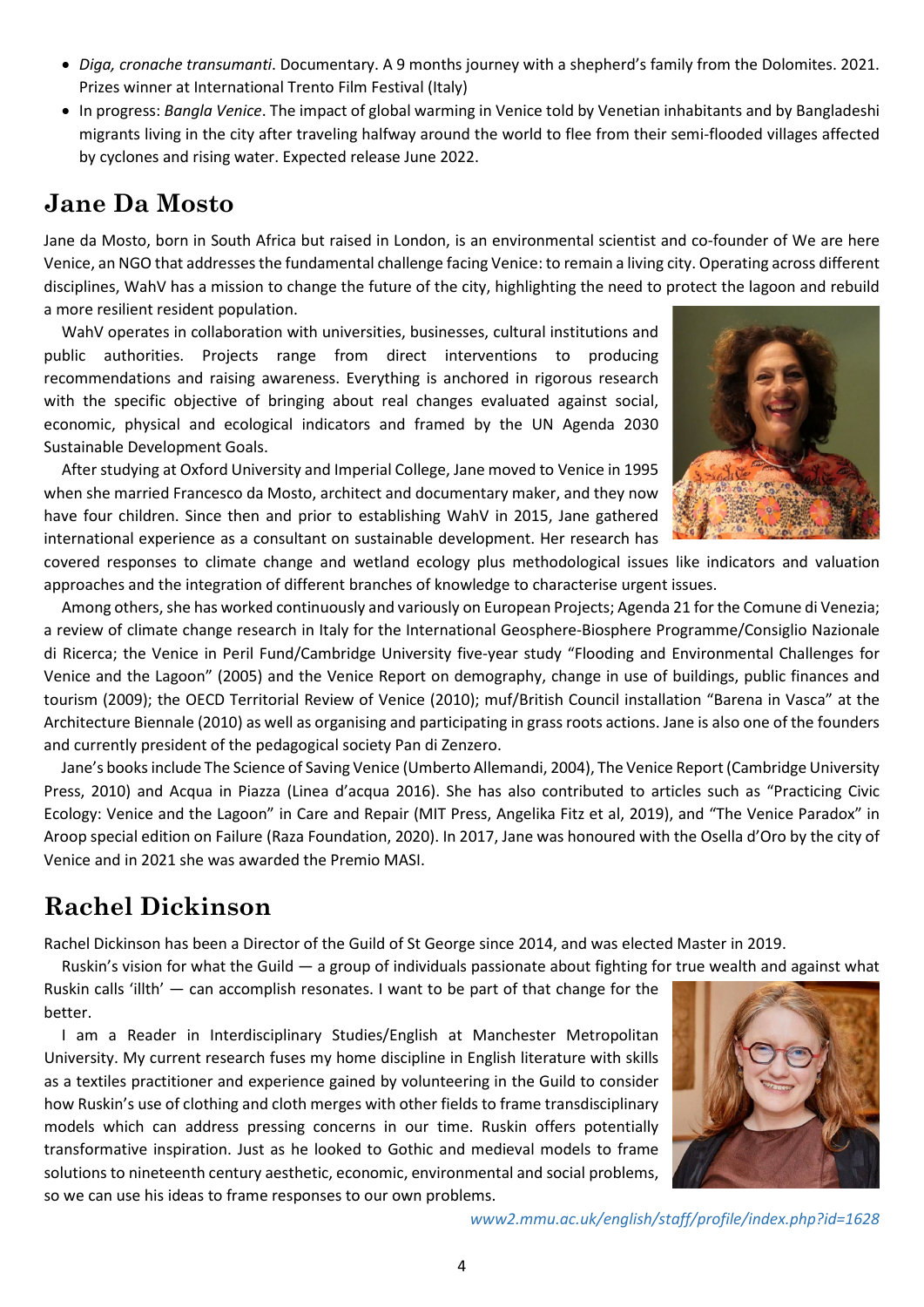## **Gregory Dowling**

Gregory Dowling grew up in Bristol, UK. He read English literature at Christ Church, Oxford. He moved to Italy after graduating and has lived there since 1979, teaching in language schools in Naples, Siena, Verona and eventually Venice, where he has lived since 1981. He is now Associate Professor of American Literature at Ca' Foscari University of Venice.

He published four thrillers in the 1980s and 1990s and then devoted himself to academic work and translation. He returned to fiction in 2015, with his novel set in 18th-century Venice, *Ascension*. The sequel to *Ascension* came out in 2017, *The Four Horsemen* (Polygon and St Martins).

His academic work mainly concerns British and American poetry; he has published a study of American narrative poetry, a study of the poet David Mason, a guidebook to Byron's Venice, and has co-edited two anthologies of 20th-century poetry. He has also published numerous essays and articles on writers from the Romantic period to the present day.

He has worked as non-fiction editor for the magazine *Able Muse* and is currently responsible for the British section of the Italian poetry magazine *Semicerchio*. He has also written numerous articles on Venice, and was responsible for the sightseeing pages of the first five editions of the Time Out Guide to Venice. He is a member of the directorial board for a new museum in Ravenna devoted to Lord Byron, due to open in 2020.

Gregory Dowling has lectured for Voyages to Antiquity on the small cruise-ship "Aegean Odyssey". Lecture topics have included "Venice Today", "Venice and Constantinople", "Byron in Venice", "Byron and Greece", and "Venice and the East".

He is also a regular lecturer at the "Circolo Italo-Britannico" in Venice, where he has lectured on such topics as Percy Bysshe Shelly, Robert Frost, John Keats, Robert Browning, Anthony Hecht, Venice in American Poetry, Byron and the East, the detective story, G. K. Chesterton, and Charles Dickens.

### **Laura Picchio Forlati**

Maria Laura Picchio Forlati (born 1937) has for 60 years been carrying out research in the field of international law, along the lines developed by a leading scientist – Gaetano Arangio-Ruiz – whose original and challenging vision has enlightened and still contributes to that field. With Maria Rita Saulle, later a member of the Italian Constitutional Court, in 1981 Laura

won one of the two chairs of international Law held for the first time by women in the Italian Republic, giving courses on International Law and European Communities / European Union Law at the Universities of Ferrara and Venice. She taught for 13 years at the Johns Hopkins Bologna Center of Advanced International Studies, and at Padua School of Law between 2002 and 2010, just in time to be the first woman invited to lecture for the opening of the academic year (the 781st) in March 2003. The film of the ceremony shows the peace movement symbol pinned to Laura's very formal collar: a pacifist lady colleague had managed to fix it to help Laura share opposition to the new round of heavy bombing on Bagdad that opened the second Gulf war.

At the time Laura was already vice-president of a newly-born Venice Foundation for the Research on Peace, a lasting commitment inherited from her experience in local government (1993–1997) as advisor for international relations to the newly-elected Mayor of Venice, the well-known philosopher Massimo Cacciari. This experience was

hardly consistent, in terms of time and energies, with being Head of the University of Venice Department of Legal Sciences she had meanwhile helped to set up; for a four-year term, however, it offered her a unique and lasting chance to know the tangible and intangible city of Venice from a wider perspective.

Laura has pursued the Italian tradition of researchers in the field exploring both public and private international law, areas that since the 1970s have included European Communities and European Union Law. She has continued to pursue the links between these different areas in a period better known for specialization. This approach, while hardly rewarding in terms of reputation – linked as the latter is to the exploration of the newest and less-surveyed topics – has offered her a global point of view that supports her points of reference in research on peace. Among her more than 70 reference writings are: *La sanzione nel diritto internazionale* (1974) and *Economic Sanctions in International Law* (2004); *La legge* 

5





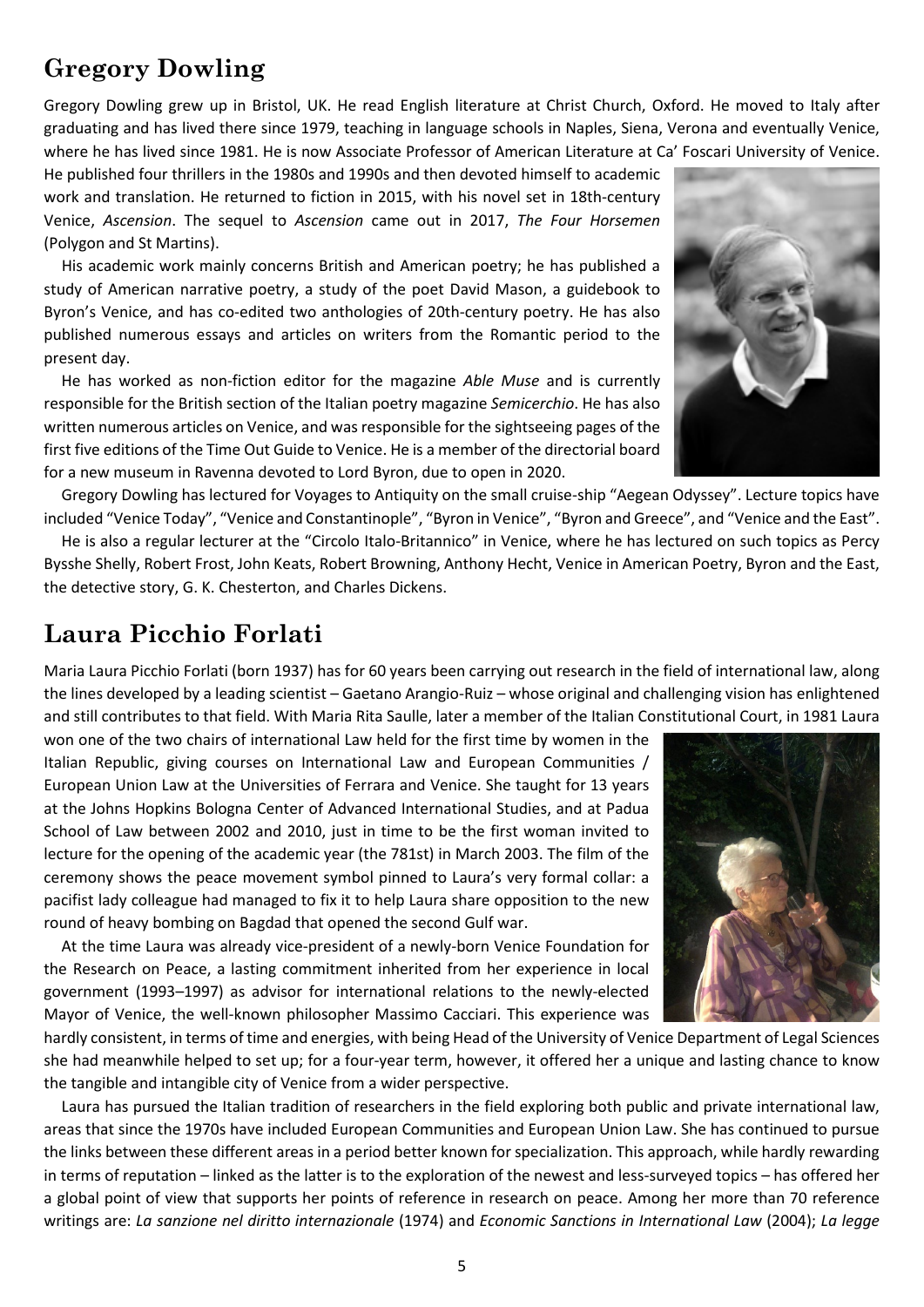*applicabile ai contratti* (1990) and *Le DIP à l'heure de la protection des droits de l'homme en Europe* (2005); *Incentivi CEE alla riforma delle strutture econo*miche (1985) and *The role of positive sanctions* (2004).

Since 2010 Laura has been studying and promoting the legal protection of cultural heritage – see *Il patrimonio culturale immateriale: Venezia e il Veneto come patrimonio europeo* (2014) which she edited – and also within the framework of armed conflicts. Her most loved pupils are in service at the Universities of Padua and Venice and her dialogue with them does not die.

#### **Graziella Giusto**

I am Graziella Giusto, my stage name is Madamadorè, I am an artisan, I work with fabrics, beads, pearls, lace with which I customize vintage clothes and create thematic artistic accessories and jewels.

After spending many years working as a radio host, I occasionally lend my voice to poetry readings for book presentations or small concerts, I write articles about music, and it is music that always accompanies me.

Over the years, after having worked for shops and flea markets, at a time when I frequented Venice more assiduously, I felt the need to transform the bijoux I created into precious jewels, elaborate and unique pieces.

My thrust was always Venice, Venice gives me energy, it is thanks to this city that I am now what I am, wandering through the streets, the quays, the canals, I get carried away by its architecture, its palaces, churches. I choose a detail (or am I chosen?) and after a careful research of the materials that I consider suitable, I design and create. Each necklace has its own story that I have studied in depth, I use old jewellery, brooches, medals, mother-of-pearl, silk, antique lace ... I like to call them Collier d'Art, each one has its name and its history, its poetry, some even accompanied by small themed "artist's boxes" as installations.

I love the fashion of the 40s and 50s, the Bohemienne, for the richness of the details and from these styles I often take inspiration for the customizations on clothing and accessories, preferably vintage for their charm and at the same time reuse and non-waste.

A few months ago, I acquired a beautiful space as my Studio/Atelier. Here I will work with more enthusiasm and I will still be able to add to my creations during the themed events that I myself will organize and I will also give space to other artists to do the same. They will be able to have a voice, and invite friends to enjoy their jobs and enjoy Venice.

My dream for Venice? May it return to having its small artisan shops, reopen all those closed shops, may the numerous administrations facilitate their re-opening, that the shops of foreign products may give way to us, artists of hand-making, a rebirth of Venice, art and craftsmanship ...

### **Kathleen Ann González**

Kathleen Ann González started out as a teacher but was surprised to discover that she is a writer and dancer as well. While she spends most of her time trying to infect teenagers with her great enthusiasm for literature and writing, she still squeezes in time to write about her work and her travels. Her first book, *Free Gondola Ride*, is about the gondoliers of

Venice, while her second book, *A Small Candle*, includes interviews with participants in the Camp Everytown program. Returning to her love for Venice, she then published *Seductive Venice: In Casanova's Footsteps*, a guidebook to sites in Venice visited by famed lover Giacomo Casanova.

She followed that book with *A Beautiful Woman in Venice*, biographies spanning five centuries about remarkable Venetian women. *A Living Memory: Immortality for Sarra Copia Sulum* expands on this Venetian Jewish scholar's life. These last three books are also available in Italy from Supernova Edizioni, with the guidebook now available in Italian as A Venezia con Casanova. Her 2018 book *First Spritz Is Free: Confessions of Venice Addicts* collects 35 stories showcasing ways their authors fell in love with this watery city. Then in 2020 in the anthology titled *Venice Rising: Aqua Granda, Pandemic, Rebirth*, González collected stories from Venetians who had lived through the 2019 historic high water as well as the 2020 lockdown.



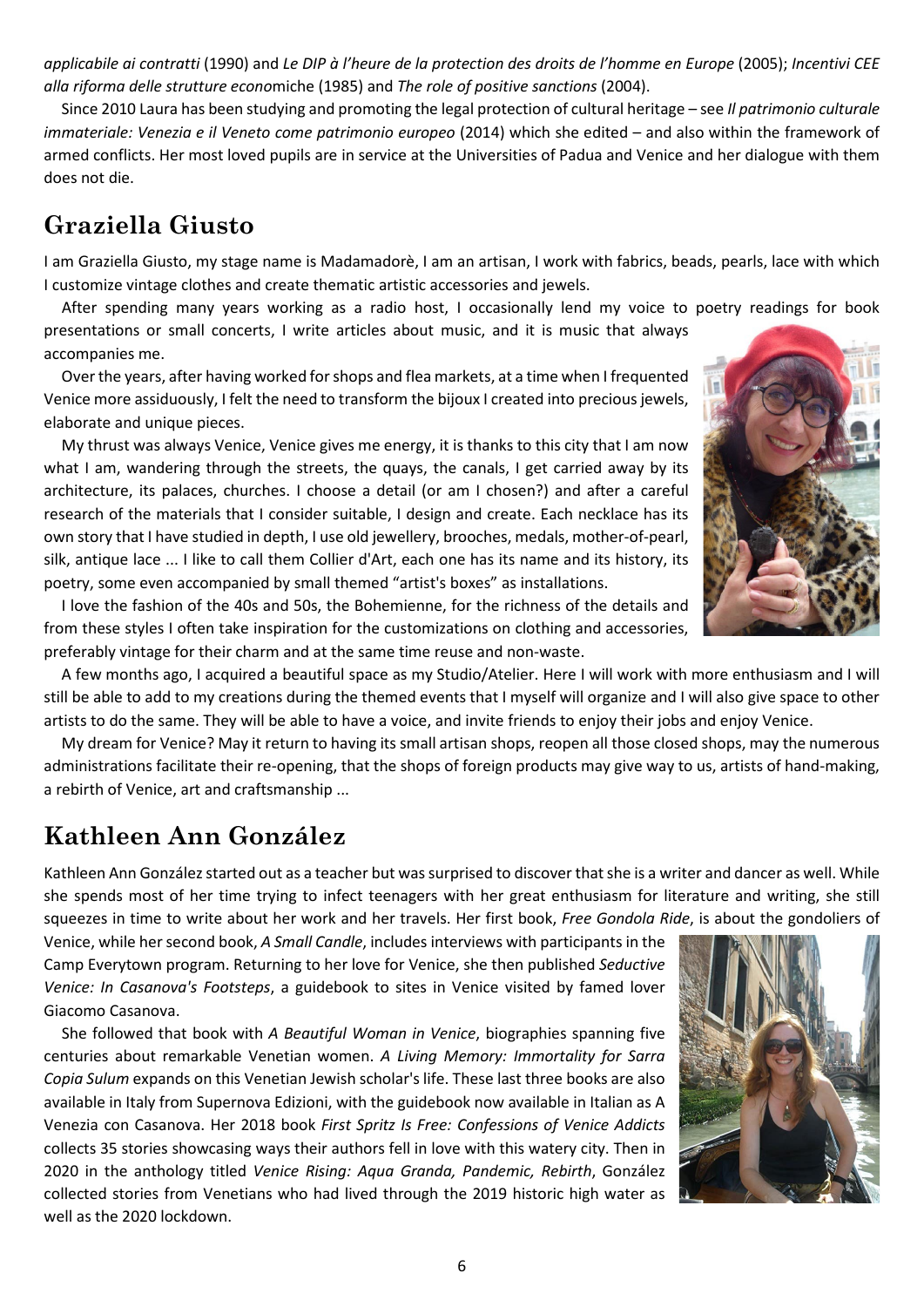Besides writing about Venice, González also writes about the teaching craft. She contributed to a collaborative book about teaching English, published by Pearson in 2013 and has articles in numerous magazines, newspapers, and two anthologies. González also explores the life of Giacomo Casanova. She was quoted in Smithosonian magazine and by the BBC for her Casanova research and published two articles on Casanova in *l'Intermediaire des Casanovistes / Casanoviana.* Her research on Casanova has also been used in a French TV documentary, a 2017 biography, the art exhibit "Casanova: The Seduction of Europe," and in a local performance about women glassmakers in Venice. She also organized an international symposium on Casanova research in June 2019 in Venice.

González has worked with the San Jose Area Writing Project since 1996 as a participant and Teacher Consultant, and she earned her National Board teaching credential in 2000. She also received a National Endowment for the Humanities grant to study Nathaniel Hawthorne as well as a Japan Fulbright Memorial Fund grant to study education in Japan. She spent her first twenty years as a teacher in San Jose, California, public schools and eleven years ago began working at the Woodside Priory in Portola Valley, California. Passionate about travel, González finds any excuse to hop on an airplane, particularly to Venice. Learn more about her writing at *www.kathleenanngonzalez.com* or follow her blog at *seductivevenice.wordpress.com*.

### **Déirdre Kelly**

Déirdre Kelly, born in London of Irish descent, now lives and works as part of the artistic community, in Venice Italy. Since 2008 based as artist/curator at the Scuola Internazionale di Grafica, an independent international institution for professional artists, located in the heart of historic Venice. As invited Artist in Residence, her role is consolidated by her

visual arts practice and permanence in the 'Canal View' studio at the Scuola and as curator of the Scuola's SGgallery, responsible for exhibitions and related events, as defined by visiting international artists in residence and the didactic programme.

In her artistic practice Kelly plays with the aesthetics of cartography to create personalised maps, using a combination of mixed-media images, collage and artists' books that re-purpose data from various found sources in order to construct new visual and metaphorical narratives. She is drawn to the intrinsic beauty of the map, particularly the map of Venice, as a primary source of beauty, inspiration, and education. Her most recent series of cut map works 'Tracery' were made in response to the remarkable Venetian lace designs held in the Museum of Lace in Burano and the Library of the History of Textiles and Costume at Palazzo Mocenigo in Venice.



After obtaining Master of Arts in Printmaking from Wimbledon School of Art in 1987 she was voted a member of the Royal Society of Painter Printmakers. Since 1985 she has been exhibiting work regularly in UK, France & Italy. Her artwork is held in many public and private collections including the Benetton Collection, Italy, National Gallery of Canada Library, Canada, MOMA Library, New York, NIVAL, Dublin, Ireland and Tate Gallery Library, London. Awards include British Council Exchange residency at Museu da Gravura Brazil 1994, and fellowships at Ballinglen Arts Foundation Museum in the West of Ireland in 2013, 2016 and 2018.

Curatorial experience began in 1986, as founding director of Hardware Gallery London, contemporary limited edition prints and artists' books specialist. Déirdre Kelly developed Hardware Gallery's reputation, for artists' publications, working with other galleries, artists and clients abroad, as well as through art fairs and related events. From 1998 to 2001 Gallery Curator at London Print Studio, pioneering graphic arts centre and public art space.

1987 to present day: Visiting Lecturer at many universities and art colleges including RCA, London and UCAD Ireland; invited guest speaker at conferences including: 'Artists Books', Tate Gallery London, 1995. Furthermore, since 2019, Contributing Editor, Artists' Books. for Art North Magazine.

*www.deirdrekelly.net*

### **Neal E. Robbins, journalist and author**

I was born in 1954 and brought up in the suburbs of Chicago. After a very rewarding year as an exchange student in Venice, Italy in 1971-72, I studied Chinese and Asian studies at Washington University in St Louis before I headed off to Taiwan to immerse myself in the language. I went in 1978 to Columbia University Journalism school.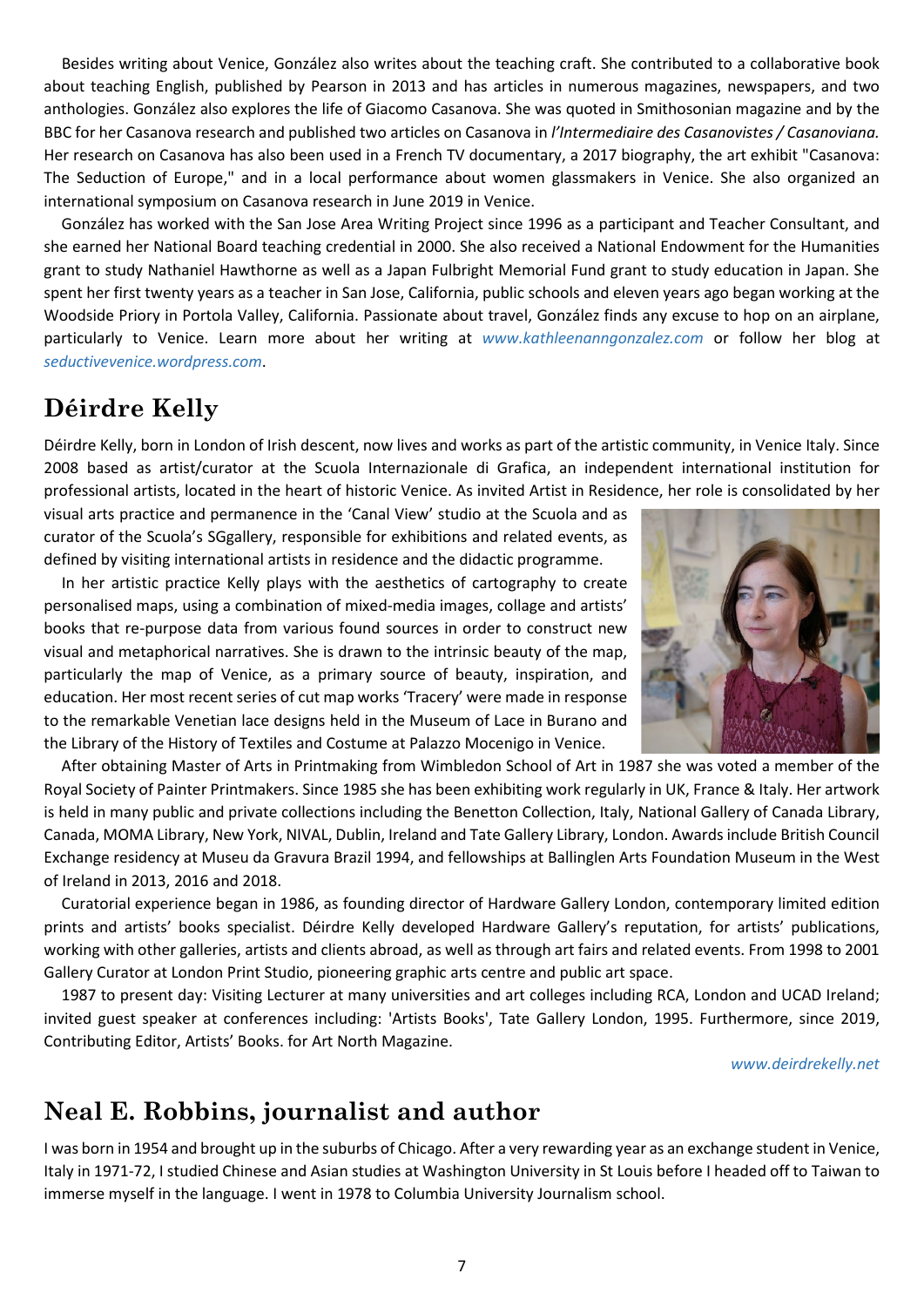On graduating, I joined the United Press International Hong Kong bureau and 1983 I joined the UPI bureau in New Delhi. It was a set of rooms in the then fading Ambassador Hotel. As we could order room service, I often ate chicken tikka massala and naan over the typewriters (and later computers) on which we wrote about those turbulent years for India. I

later worked on the foreign desk, subsequently transferring to the Chicago bureau. I later taught journalism at Roosevelt University.

But Asia called. I was asked to teach at the new journalism institute at Taiwan University. It was set up just after the end of martial law, to educate a new generation as the country was feeling its way towards democracy. In 1993, I came to London as a foreign correspondent for Taiwan's mass-circulation *China Times* newspaper and later moved to Cambridge. I decided to go into publishing myself. In 1997 I launched a city magazine and later city and restaurant guides. But, alas, in 2017, the company succumbed to the social media competition.



I decided at that time to return to Venice to answer the questions

I had always wanted to have answered. I researched the book for over a year, and then spend several months during 2018–19 in Venice. In that period, I interviewed more than 150 Venetians from all walks of life and spent a week exploring the lagoon, including a long trip by oar to the northern lagoon. My book, *Venice, an Odyssey*, published by La Toletta, came out in October 2021 and is also available in Italian.

I have continued since then to write about Venice as a contributor for *The Guardian* and other publications. My most recent article was: 'Venice a future for a dying city' (*The Oxford Urbanists*, 22 December 2021).

Over the years, my work has appeared in a wide variety of publications, including the *Los Angeles Times*, the *Washington Post*, *The Guardian*, the *International Herald Tribune*, the *Christian Science Monitor* and the *China Times* (Taiwan), and with National Public Radio and United Press International.

> *https:/www.oxfordurbanists.com/magazine/2021/12/22/venice-a-future-for-a-dying-city www.nealerobbins.com*

#### **Luisella Romeo**

Luisella writes of herself as follows: 'I live and work in Venice, where my family has lived since the mid-1700s. I have been a registered tourist guide since 2000. I find the history of my city as well as the present time very fascinating and I love narrating the stories of Venice with a sense of humour! The 'Venetian labyrinth' is a metaphor of the meetings between different peoples, an amazing multi-ethnic mix that has lasted for several centuries.

After graduating in North-American Literature and Language at the University of Venice Ca' Foscari, I received a scholarship from the UC at Berkeley and a travel grant from the Fulbright programme to continue my studies in the USA, at Berkeley. There the first man I met became my husband – but that's another story! I love travelling but in the end I always wanted to come back to Venice. I feel privileged to be able to show this city to visitors whether on their own or in groups. I love photography, rowing and sailing on my wooden boat in the lagoon. I love fashion, and anything that is local and locally produced.

Here is a thought about Venice in the context of this conference. I believe that Venice is an incredibly vibrant contemporary city as well as a historic city of the first importance. I also believe that the excellence of its artists and craftspeople are a key ingredient for its future. It is also true that criticisms can be made of the way in which Venice has been managed (or not) in the past fifteen or so years, and how 'over-tourism' has deeply affected quality of life for us all. But I see an incredible outburst of vitality in our city's



inhabitants: and I believe that the younger generations here in Venice are finding that the city is a good place in which to put down deep roots. Venice is unique and alive, even if schizophrenic.'

> *www.seevenice.it www.bestveniceguides.it*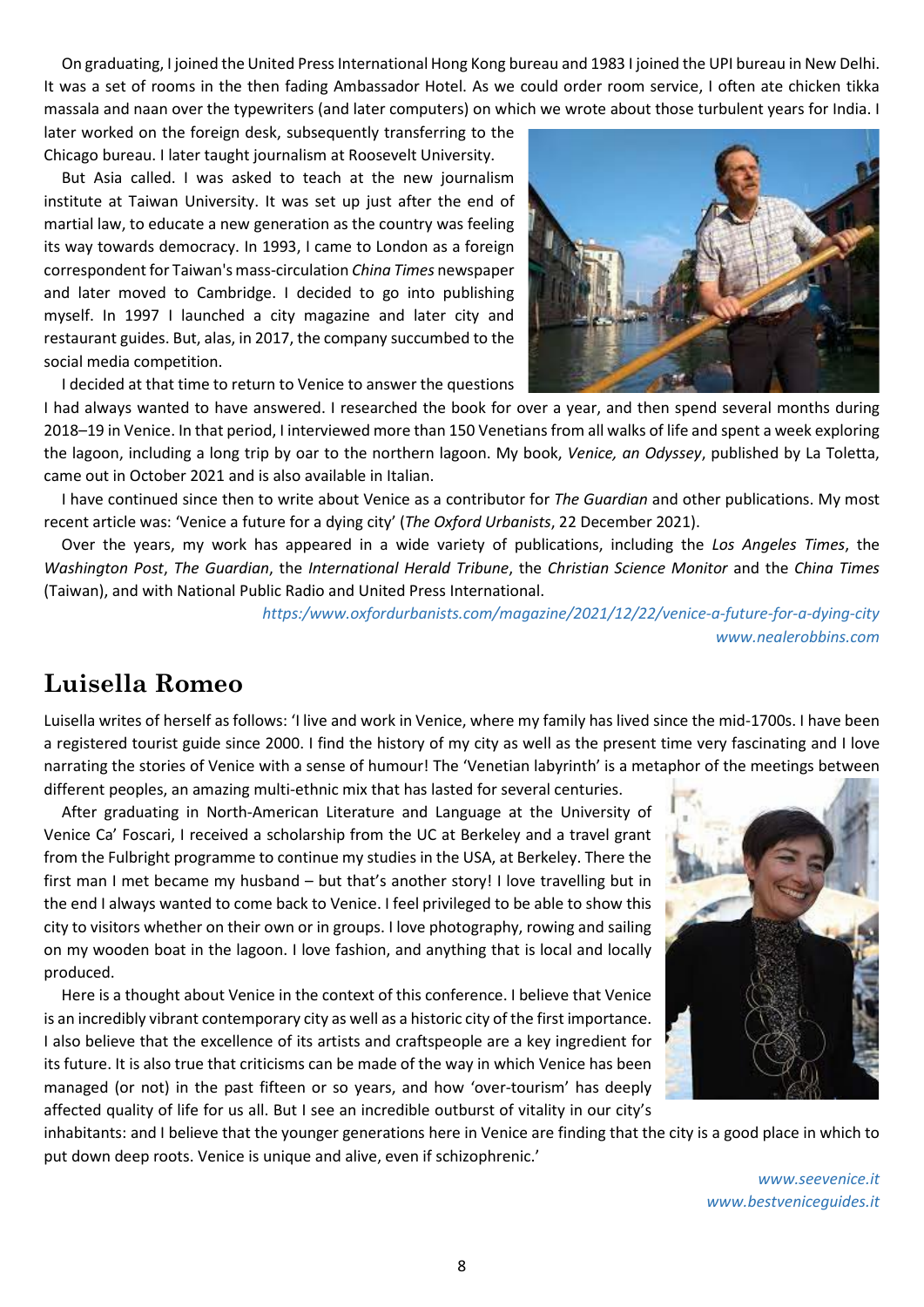#### **Salvatore Settis**

Salvatore Settis is an archaeologist, an art historian of great distinction and a public intellectual who speaks out fearlessly against corruption and other ills in contemporary society. Born in Rosarno, Calabria, he graduated in classical archaeology from the University of Pisa as a student of the Scuola Normale Superiore in 1963. From 1994 to 1999 he was

director of the Getty Center for the History of Art and the Humanities in Los Angeles and from 1999 to 2010 of the Scuola Normale Superiore in Pisa.

Since 2010 he has been honorary president of the Associazione Culturale Silvia Dell'Orso. He is also a member of the Deutsches Archäologisches Institut, the American Academy of Arts and Sciences, the Accademia Nazionale dei Lincei, the Accademia delle Arti del Disegno, the Comitato scientifico of the European Research Council, and the American Philosophical Society.

Settis, often considered the conscience of Italy for his role in spotlighting its neglect of national heritage, is the author of several books on art history. His 2014 book *Si Venezia muore* (published in English in 2016 as *If Venice Dies*) contains profound insights on virtually every page. Although its subject is the current threats to Venice, much of his analysis is relevant to the problems being encountered by historic cities world-wide. It has been described as 'a passionate plea to secure the soul of Venice. written with consummate

authority, wide-ranging erudition and elan'. It is a prophetic book which should be read by every thoughtful person concerned about Venice or the fate of the historic city more generally.

Among those of his works that have also been translated into English are the following: *Giorgione's 'Tempest': Interpreting the Hidden Subject* (1990), *The Future of the Classical* (2006) and *The Torlonia Marbles: Collecting Masterpieces* (2021). His recent masterpiece *Incursioni: Arte contemporanea e tradizione* (2020) is expected to be published in English soon.

#### **Jan van der Borg**

After obtaining his MSc in Regional Economics, Jan van der Borg started to work in 1986 as PhD student at the Tinbergen Institute of the Erasmus University Rotterdam on a dissertation on the relationship between urban development and tourism, with the city of Venice as case study. He finished his PhD in 1991 and started to divide his academic activities

between Venice (CISET, Ca'Foscari University) and Rotterdam (Department of Regional Economics of the Erasmus University Rotterdam), working as a regional and urban economist with a special interest in tourism.

His whole academic career has been dedicated to research and education in the field of tourism studies. In particular, the economic dimension of tourism has always intrigued him. In the 1990s Jan van der Borg was one of the first economists to get interested in tourism as an economic and social phenomenon and, in particular, in sustainable tourism development. At that time, most academics dealing with tourism were geographers and anthropologists, and Jan van der Borg's research always had a slightly different angle with respect to their work. Being able to perform his empirical research for his PhD in Venice with Paolo Costa between 1987 and 1990, he had the privilege to work in what can be considered a real-world laboratory for tourism studies, a tourism destination that was lightyears ahead of many other places in the sense that it already showed signs of what would be commonly branded 'over-tourism' some thirty years later.



He has also undertaken several important advisory assignments that have enriched his knowledge of regional and economic development. The most important was probably his role as advisor to Premier Romano Prodi and Minister Paolo Costa in the preparation of the Giubileo 2000. He has also advised, among others, the Council of Europe, the City of Venice, the City of Rotterdam, Visit Flanders, Holland Marketing, The European Commission, the Province of Venice, the Chamber of Commerce of Venice, the Veneto Region and the Piemonte Region, in matters regarding urban and regional development and tourism development.